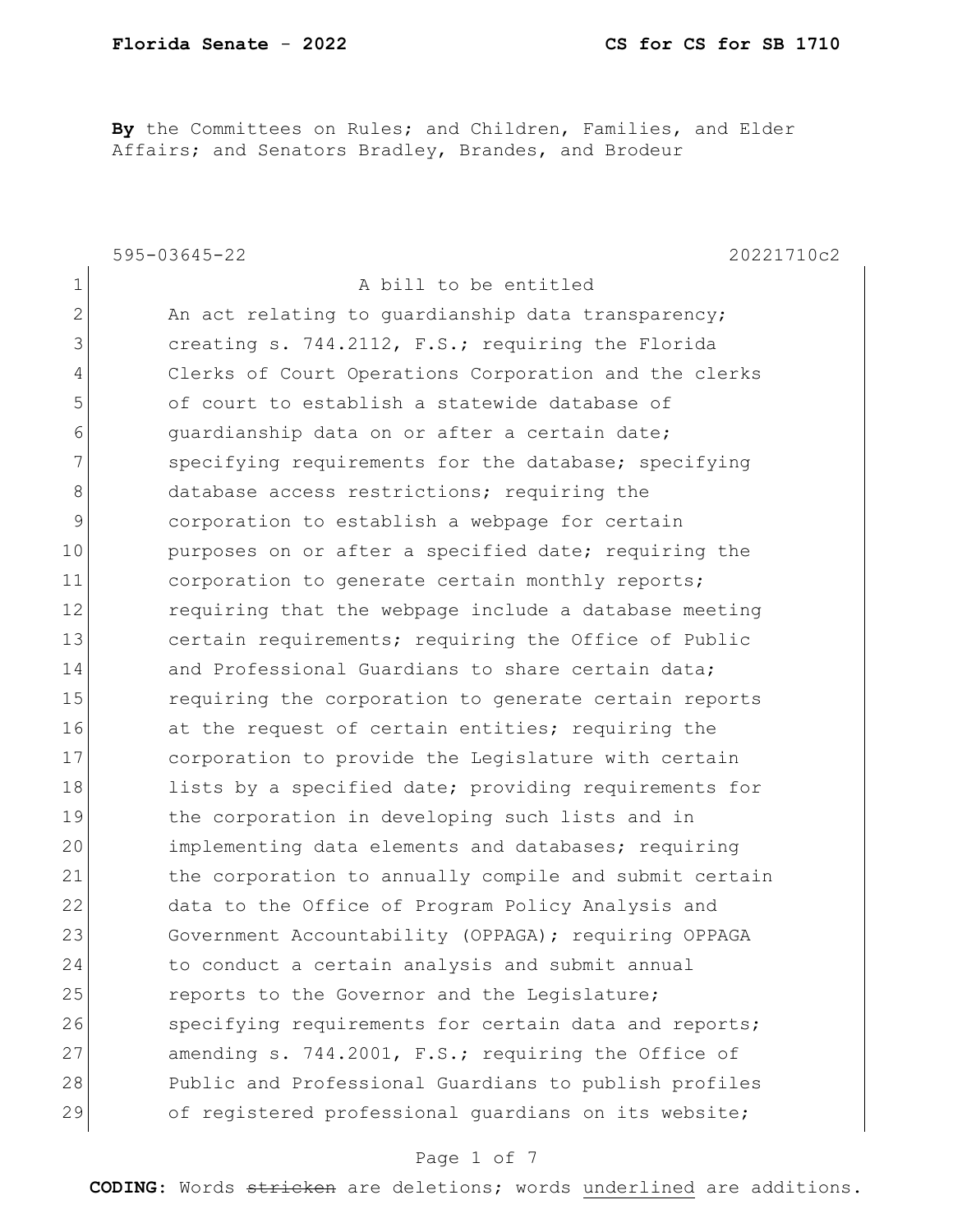|    | 595-03645-22<br>20221710c2                                       |
|----|------------------------------------------------------------------|
| 30 | specifying requirements for the profiles; authorizing            |
| 31 | the Department of Elderly Affairs to adopt rules;                |
| 32 | providing appropriations; providing an effective date.           |
| 33 |                                                                  |
| 34 | Be It Enacted by the Legislature of the State of Florida:        |
| 35 |                                                                  |
| 36 | Section 1. Section 744.2112, Florida Statutes, is created        |
| 37 | to read:                                                         |
| 38 | 744.2112 Guardianship data collection and transparency.-         |
| 39 | (1) (a) On or after July 1, 2023, the Florida Clerks of          |
| 40 | Court Operations Corporation and the clerks of court shall       |
| 41 | establish a statewide database of quardianship information to    |
| 42 | facilitate improving court oversight of guardianship cases. The  |
| 43 | database must meet interoperability standards defined by the     |
| 44 | Florida Courts Technology Commission, such that each circuit     |
| 45 | court can easily access the data for regular use in judicial     |
| 46 | proceedings under this chapter. The database must include, at a  |
| 47 | minimum, all of the following:                                   |
| 48 | 1. The status of each professional guardian's bond and           |
| 49 | registration data.                                               |
| 50 | 2. Substantiated disciplinary data of each professional          |
| 51 | guardian provided by the Office of Public and Professional       |
| 52 | Guardians and the grounds for such discipline.                   |
| 53 | 3. Information regarding the status of each guardian's           |
| 54 | compliance with the statutory qualifications for guardianship.   |
| 55 | 4. The status of statutorily required annual registrations       |
| 56 | for the professional guardian as required by s. 744.2002(2) and  |
| 57 | the status of reports and submissions statutorily required under |
| 58 | chapter 744.                                                     |
|    |                                                                  |

# Page 2 of 7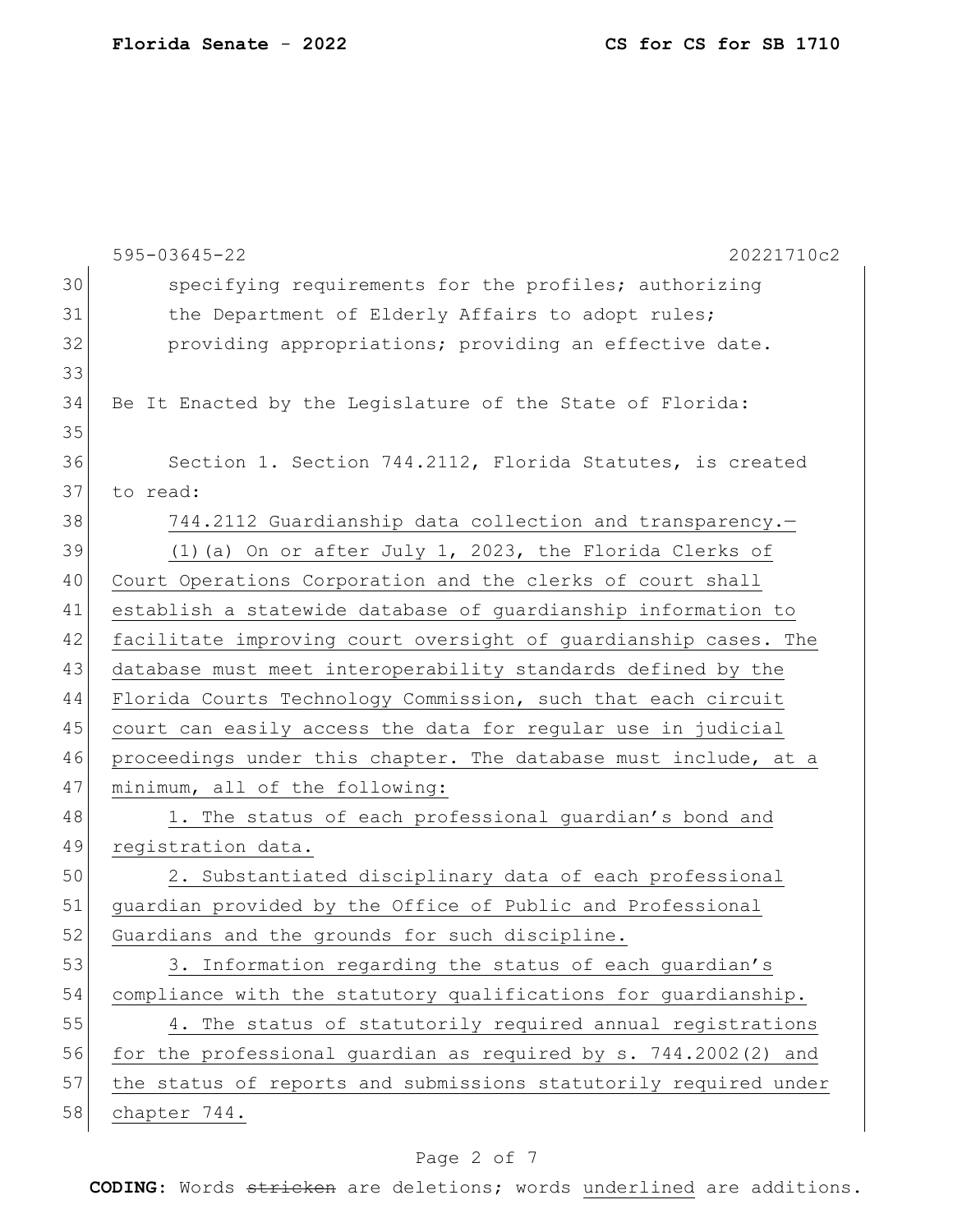|    | 595-03645-22<br>20221710c2                                       |
|----|------------------------------------------------------------------|
| 59 | 5. The number of wards served by each quardian, by ward          |
| 60 | county of residence.                                             |
| 61 | (b) The database must be searchable by, at a minimum, the        |
| 62 | name of the petitioner, ward, guardian, guardian advocate, and   |
| 63 | legal counsel for all parties; the demographic information of    |
| 64 | the ward; the guardian's location; the name of the judge and     |
| 65 | circuit in which the case is brought; and the number of wards    |
| 66 | served by each guardian, by ward county of residence. The        |
| 67 | database must have the ability to generate statewide and         |
| 68 | circuit-level statistical data to provide assistance to the      |
| 69 | courts.                                                          |
| 70 | (c) The database established under this subsection must be       |
| 71 | accessible only by members of the judiciary and their direct     |
| 72 | staff. The database must restrict access to that information     |
| 73 | needed to perform an individual court personnel's duties, but in |
| 74 | no way restrict access by judges and magistrates.                |
| 75 | (2) On or after July 1, 2023, the Florida Clerks of Court        |
| 76 | Operations Corporation shall also establish a publicly           |
| 77 | accessible webpage to facilitate improving transparency of       |
| 78 | guardianship cases to the public.                                |
| 79 | (a) The Florida Clerks of Court Operations Corporation must      |
| 80 | generate monthly reports of statewide, circuit-level, and        |
| 81 | county-level statistical data to provide assistance to the       |
| 82 | courts and the Department of Elderly Affairs, and transparency   |
| 83 | to the public and policymakers, regarding the state's            |
| 84 | guardianship system. Such data reports must include only         |
| 85 | aggregated and deidentified data and must be published on the    |
| 86 | webpage established under this subsection.                       |
| 87 | (b) The webpage established under this subsection must           |

# Page 3 of 7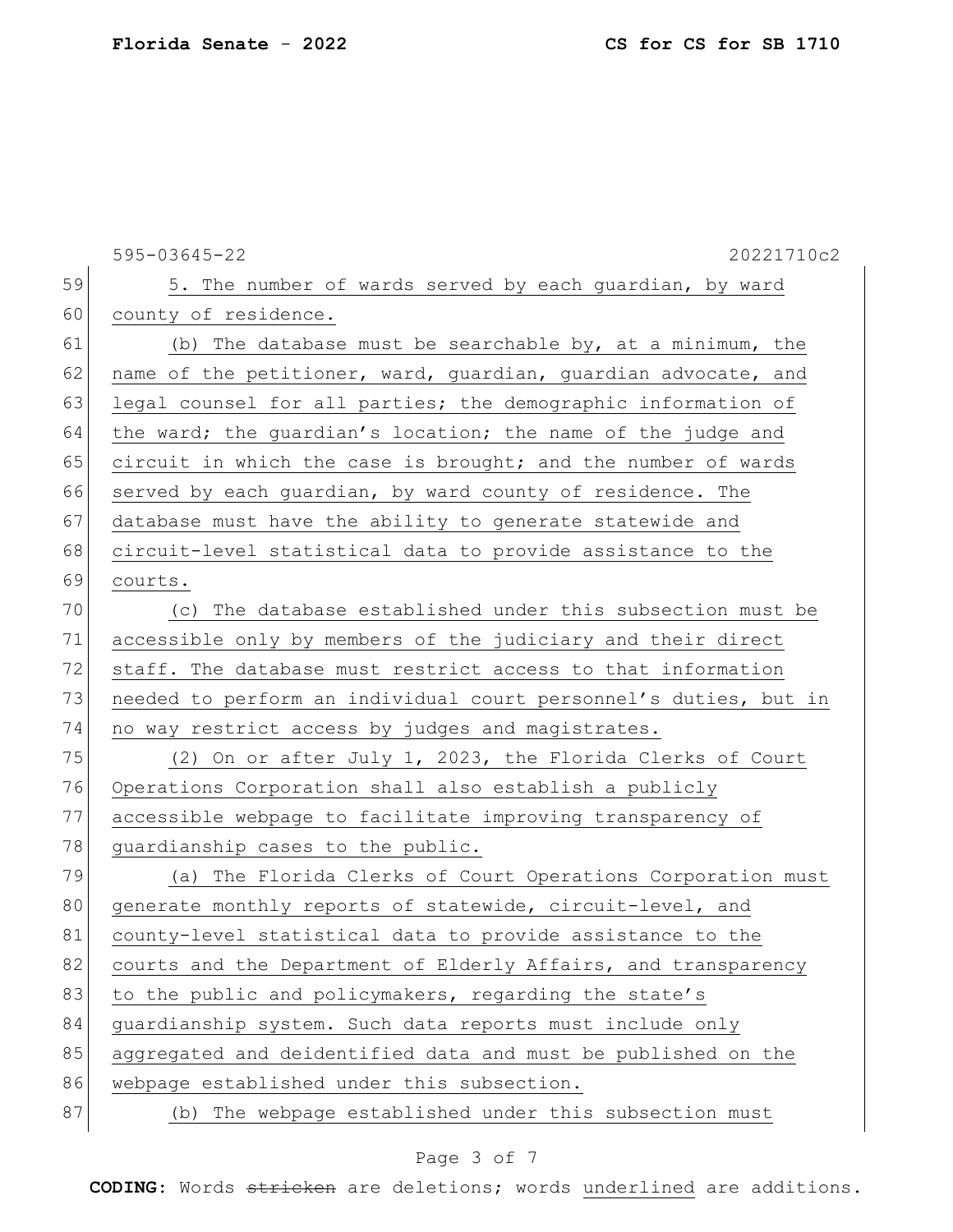|     | 595-03645-22<br>20221710c2                                       |
|-----|------------------------------------------------------------------|
| 88  | include a database that is accessible to and searchable by the   |
| 89  | public. The database must be searchable by the name of a         |
| 90  | professional guardian to view current data regarding the number  |
| 91  | of wards served by that guardian, the counties of residence of   |
| 92  | such wards, and whether the wards are under limited or plenary   |
| 93  | quardianships. Such search may not allow access to personal      |
| 94  | identifying information of wards.                                |
| 95  | (3) The Office of Public and Professional Guardians is           |
| 96  | directed to share professional guardian registration and         |
| 97  | disciplinary action data for the purposes of this section.       |
| 98  | (4) In addition to the reports required under paragraph          |
| 99  | (2) (a), the Florida Clerks of Court Operations Corporation must |
| 100 | also generate reports using information in the databases         |
| 101 | established under subsection (1) or subsection (2) at the        |
| 102 | request of the Legislature, the judiciary, or the Department of  |
| 103 | Elderly Affairs.                                                 |
| 104 | (5) (a) By January 1, 2023, the Florida Clerks of Court          |
| 105 | Operations Corporation must provide the President of the Senate  |
| 106 | and the Speaker of the House of Representatives with a proposed  |
| 107 | list of specific data elements for inclusion in a database       |
| 108 | established pursuant to subsection (1) for regular judicial use. |
| 109 | Additionally, the Florida Clerks of Court Operations Corporation |
| 110 | must provide a proposed list of relevant data elements that may  |
| 111 | be considered for inclusion, in addition to those enumerated in  |
| 112 | paragraph (2)(b), in a publicly accessible and searchable        |
| 113 | database to be used for providing enhanced transparency of the   |
| 114 | state's guardianship cases to the public. Any data elements      |
| 115 | recommended for inclusion in the publicly searchable database    |
| 116 | must be established in a manner that ensures confidentiality of  |
|     |                                                                  |

# Page 4 of 7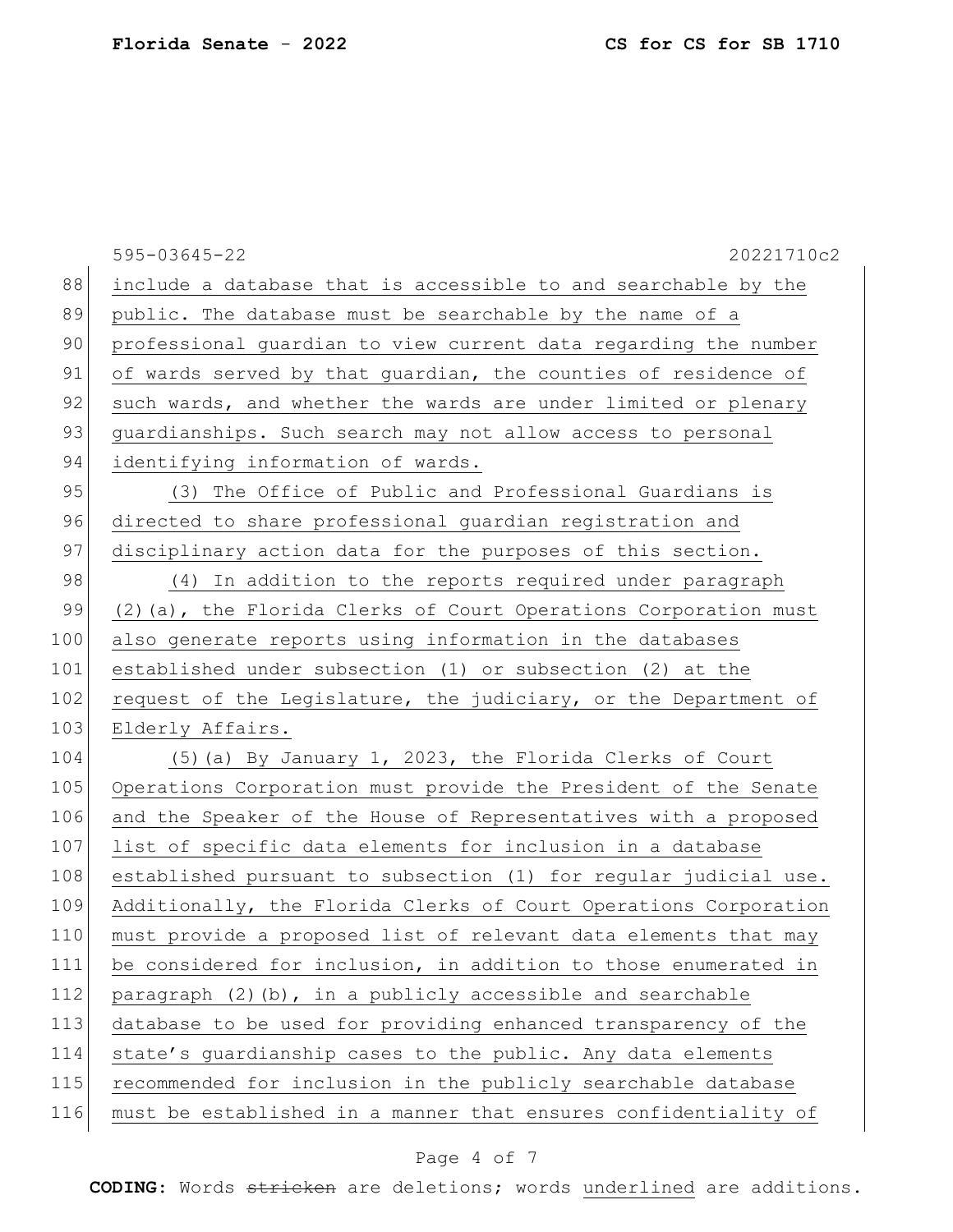595-03645-22 20221710c2 117 ward information. 118 (b) To develop the proposed lists of data points, the 119 Florida Clerks of Court Operations Corporation shall engage with 120 stakeholders, including, but not limited to, judicial officers 121 and magistrates who handle quardianship and probate matters; the 122 Florida State Guardianship Association; the Elder Law Section of 123 The Florida Bar; the Real Property, Probate, and Trust Law 124 Section of The Florida Bar; and the Department of Elderly 125 Affairs, to obtain feedback for use in the development of 126 specific data elements for any databases established in 127 accordance with this section. The Florida Clerks of Court 128 Operations Corporation must collaborate with the Office of the 129 State Courts Administrator and the clerks of court through the 130 Florida Courts Technology Commission to implement the data 131 elements and databases to achieve interoperability. 132 (6) (a) Beginning July 1, 2024, and annually thereafter 133 through July 1, 2027, the Florida Clerks of Court Operations 134 Corporation shall compile data maintained in the database that 135 has been collected from the clerks of court and the Department 136 of Elderly Affairs and submit such data to the Office of Program 137 Policy Analysis and Government Accountability (OPPAGA). 138 (b) OPPAGA shall analyze the consolidated data compiled in 139 accordance with paragraph (a) to evaluate trends in the use of 140 guardianships in this state and conduct a comparative analysis 141 of quardianship laws in other states. In conducting the 142 analysis, OPPAGA shall consult with the Office of State Courts 143 Administrator, the Clerks of Court Operations Corporation, the 144 clerks of the court, and the Department of Elderly Affairs. 145 OPPAGA shall submit a report containing findings and

### Page 5 of 7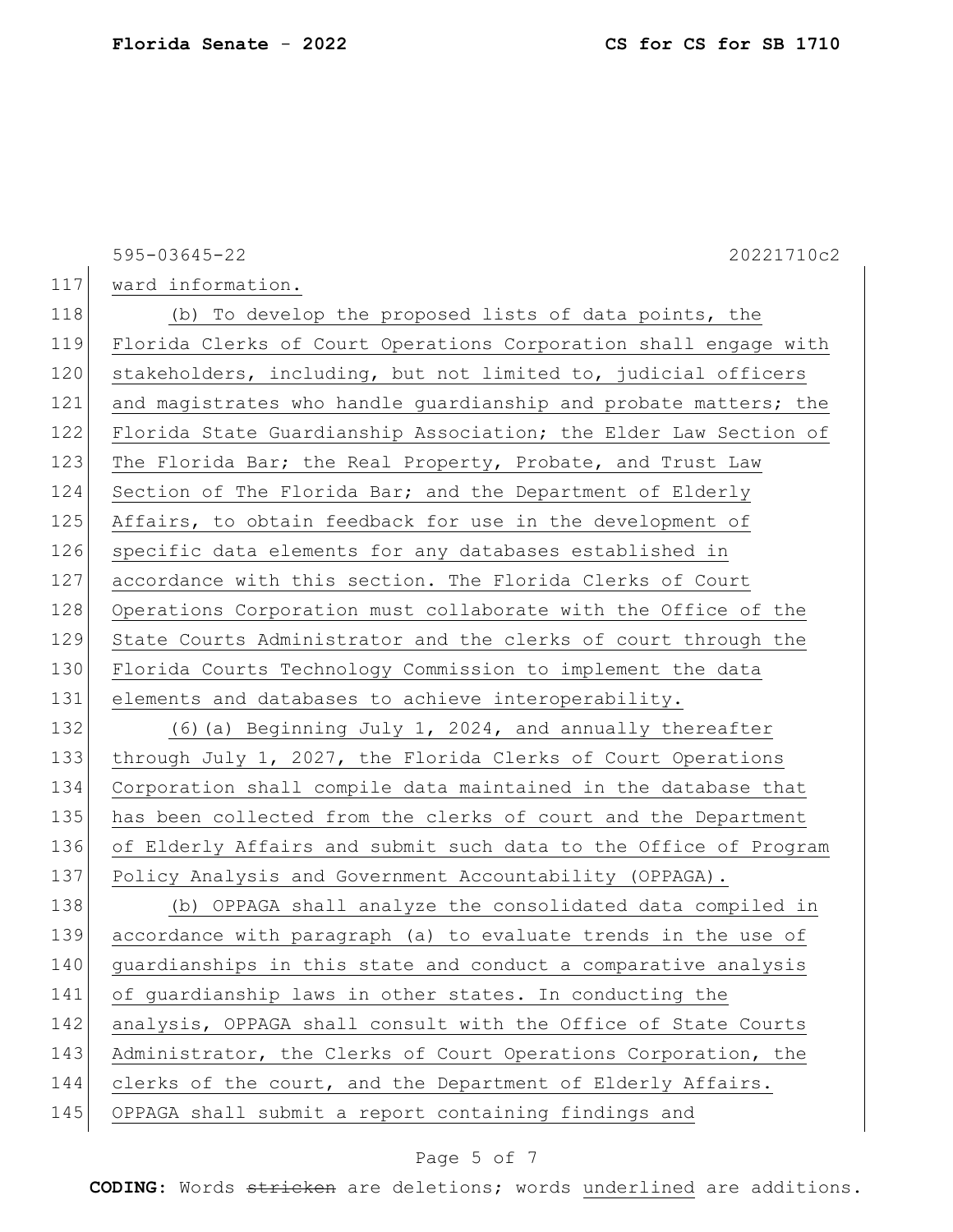|     | 20221710c2<br>$595 - 03645 - 22$                                 |
|-----|------------------------------------------------------------------|
| 146 | recommendations to the Governor, the President of the Senate,    |
| 147 | and the Speaker of the House of Representatives by October 15,   |
| 148 | 2024, and annually thereafter through October 15, 2027.          |
| 149 | (c) The data compiled and reported under paragraphs (a) and      |
| 150 | (b) must be produced in a statewide, circuit-level, and county-  |
| 151 | level statistical format. Such reports must include only         |
| 152 | aggregated and deidentified data. Further, the reports provided  |
| 153 | under paragraphs (a) and (b) may not contain personal            |
| 154 | identifying information of wards.                                |
| 155 | Section 2. Subsection (7) is added to section 744.2001,          |
| 156 | Florida Statutes, to read:                                       |
| 157 | 744.2001 Office of Public and Professional Guardians.-There      |
| 158 | is created the Office of Public and Professional Guardians       |
| 159 | within the Department of Elderly Affairs.                        |
| 160 | (7) The Office of Public and Professional Guardians shall        |
| 161 | publish on its website a profile of each registered professional |
| 162 | guardian. The profiles must be accessible and searchable by the  |
| 163 | public and must include, at a minimum, the guardian's name and   |
| 164 | business address, whether the guardian meets the education and   |
| 165 | bonding requirements under s. 744.2003, the number and type of   |
| 166 | substantiated complaints against the professional guardian, and  |
| 167 | any disciplinary actions taken by the Department of Elderly      |
| 168 | Affairs against the guardian. The Department of Elderly Affairs  |
| 169 | may adopt rules necessary to implement this subsection.          |
| 170 | Section 3. For the 2022-2023 fiscal year, the sum of             |
| 171 | \$2,400,000 in nonrecurring funds is appropriated from the       |
| 172 | General Revenue Fund to the Justice Administrative Commission    |
| 173 | for distribution to the Florida Clerks of Court Operations       |
| 174 | Corporation for the purpose of implementing this act.            |

# Page 6 of 7